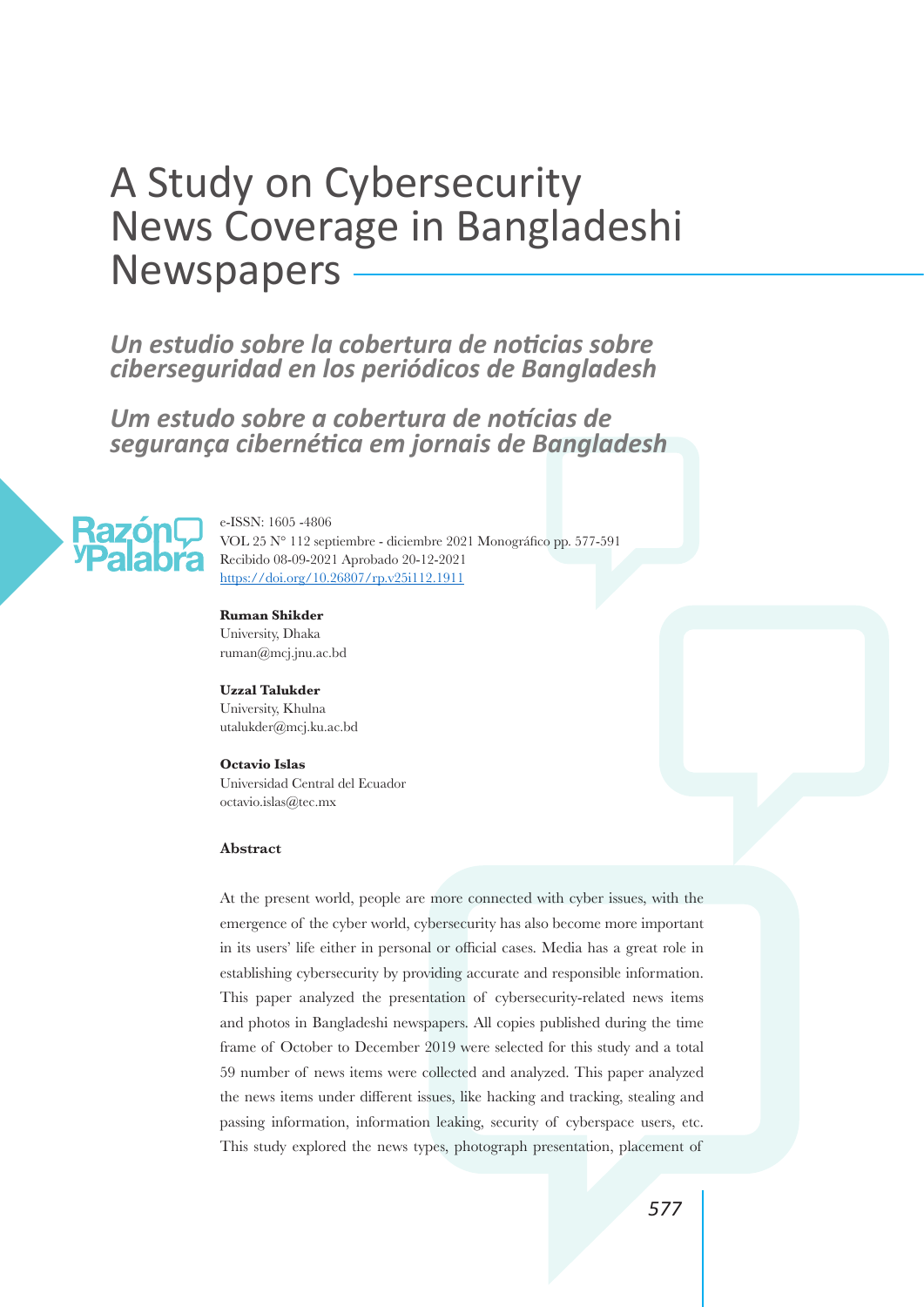news, and using news sources. This study followed Gatekeeping and Social Responsibility theories and found that most of the news is event-driven, news items have just been translated from foreign newspapers, especially *Kaler Kantho* published lots of foreign news without mentioning exact sources, and the number of investigative and awareness-raising news is very poor which also means that these newspapers played very little social responsibility role. **Keywords**: Cybersecurity; Cyber Space; Internet; News Coverage;

Bangladesh.

#### **Resumen**

En el mundo actual las personas están más conectadas con los temas cibernéticos, con el surgimiento del mundo cibernético, la ciberseguridad también ha cobrado mayor importancia en la vida de sus usuarios ya sea en casos personales u oficiales. Los medios tienen un gran papel en el establecimiento de la ciberseguridad al proporcionar información precisa y responsable. Este documento analizó la presentación de noticias y fotografías relacionadas con la ciberseguridad en los periódicos de Bangladesh. Para este estudio se seleccionaron todas las copias publicadas durante el período de octubre a diciembre de 2019 y se recopilaron y analizaron un total de 59 noticias. Este documento analizó las noticias bajo diferentes temas, como piratería y seguimiento, robo y transmisión de información, filtración de información, seguridad de los usuarios del ciberespacio, etc. Este estudio exploró los tipos de noticias, la presentación de fotografías, la ubicación de las noticias y el uso de fuentes de noticias. Este estudio siguió las teorías de Gatekeeping y Responsabilidad Social y encontró que la mayoría de las noticias están impulsadas por eventos, las noticias acaban de ser traducidas de periódicos extranjeros, especialmente Kaler Kantho publicó muchas noticias extranjeras sin mencionar las fuentes exactas, y la cantidad de noticias de investigación y concientización. -La difusión de noticias es muy pobre, lo que también significa que estos periódicos jugaron muy poco papel de responsabilidad social.

Palabras llave: Ciberseguridad; ciberespacio; Internet; Cobertura de noticias; bangladesí.

#### **Resumo**

No mundo atual, as pessoas estão mais conectadas com questões cibernéticas, com o surgimento do mundo cibernético, a segurança cibernética também se tornou mais importante na vida de seus usuários, seja em casos pessoais ou oficiais. A mídia tem um grande papel no estabelecimento da segurança cibernética, fornecendo informações precisas e responsáveis. Este artigo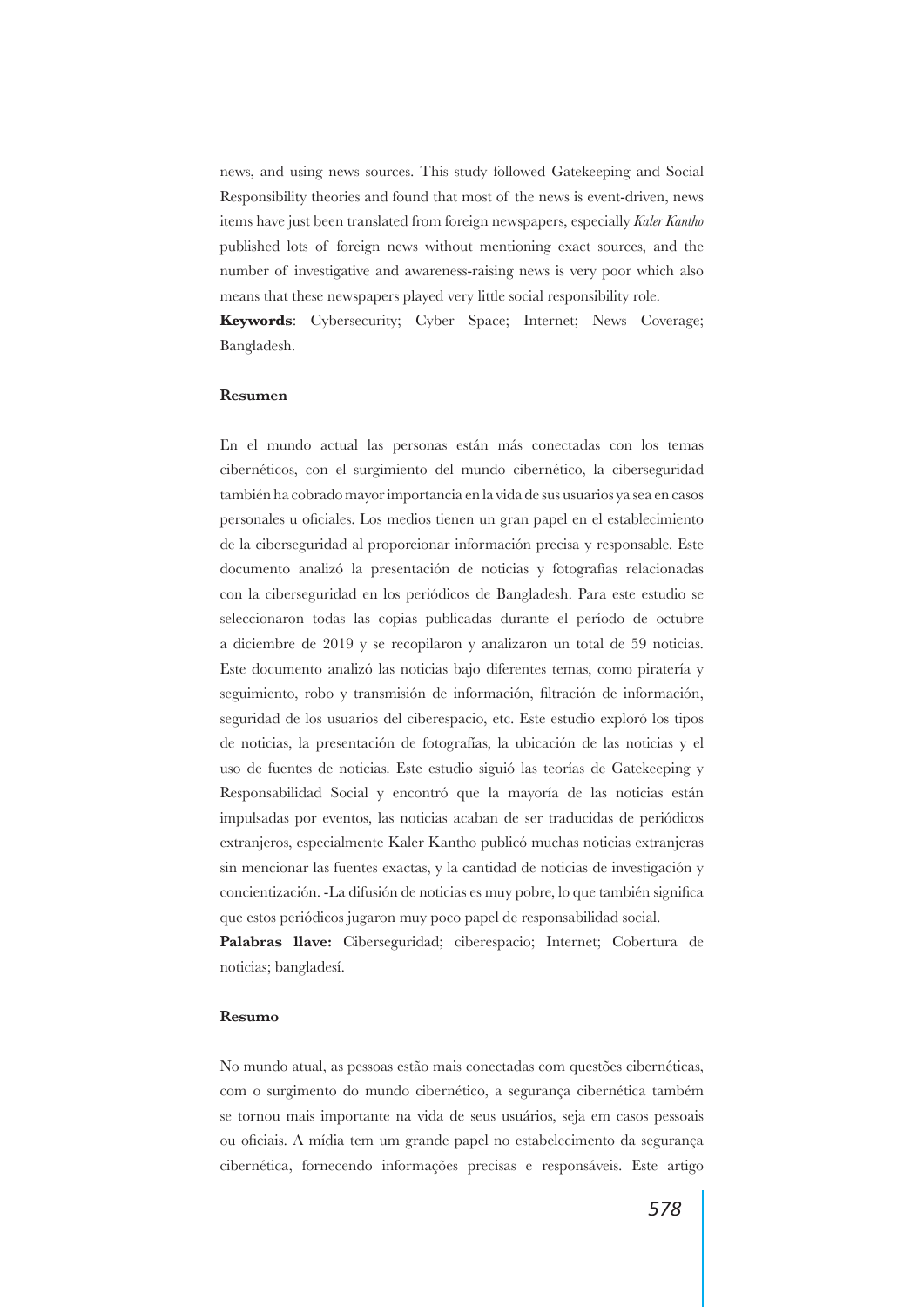analisou a apresentação de notícias e fotos relacionadas à segurança cibernética em jornais de Bangladesh. Todos os exemplares publicados no período de outubro a dezembro de 2019 foram selecionados para este estudo e um total de 59 notícias foram coletadas e analisadas. Este artigo analisou as notícias sob diferentes questões, como hacking e rastreamento, roubo e transmissão de informações, vazamento de informações, segurança dos usuários do ciberespaço, etc. Este estudo seguiu as teorias de Gatekeeping e Responsabilidade Social e descobriu que a maioria das notícias são orientadas por eventos, as notícias acabam de ser traduzidas de jornais estrangeiros, especialmente Kaler Kantho publicou muitas notícias estrangeiras sem mencionar as fontes exatas, e o número de investigações e conscientização -a divulgação de notícias é muito fraca, o que também significa que esses jornais desempenharam muito pouco papel de responsabilidade social.

**Palavras-chave:** Cibersegurança; ciberespaço; Internet; Cobertura de notícias; Bangladesh.

# **Introduction**

Cyberspace has become an inseparable part of human life. The Internet World Stats (2021) estimated the global population in 7,838,004,158 persons. 63.2% of them are Internet users (4,948,868,638). Another information source, Digital Hootsuite (2021), estimated 4,660,000,000 Internet users (59.5% of world´s population). Business, transactions, politics, official or various daily activities are involved with the cyber world (Farrel, 2012). People are using cyberspace and sharing their personal and confidential information, photos, videos, bank accounts, and other important information here (Rathore, Sharma, Loia, Jeong, & Park, 2017). The current world is becoming more technology-dependent every day and new technologies are emerging regularly with many opportunities as well as a number of risks (Van Loon, 2013). Cybersecurity has therefore become a major factor in the success of new technologies (Chronopoulos, Panaousis, & Grossklags, 2017). Cybersecurity becomes more significant and potentially more disastrous as our dependence on information technology increases. According to the *Symantec Cybercrime Report,* published in April 2012, cyber-attacks cost US\$114 billion each year (Jang-Jaccard & Nepal, 2014). According to World Economic Forum, from 2019 to 2023, approximately \$5.2 trillion in global value will be at risk from cyberattacks (Ghosh, 2019). Security is being disrupted in cyberspace in different parts of the world. There are various irregularities, crimes, and abuses in cyberspace this is why the importance of cybersecurity is increasing every day (Geers, 2011). In the present world, information seems very powerful than in the previous time. It can be leaked at any moment due to a lack of proper security. If information is not secured, the use of cyberspace will be more harmful than beneficial (Jardine, 2015). Cybercriminals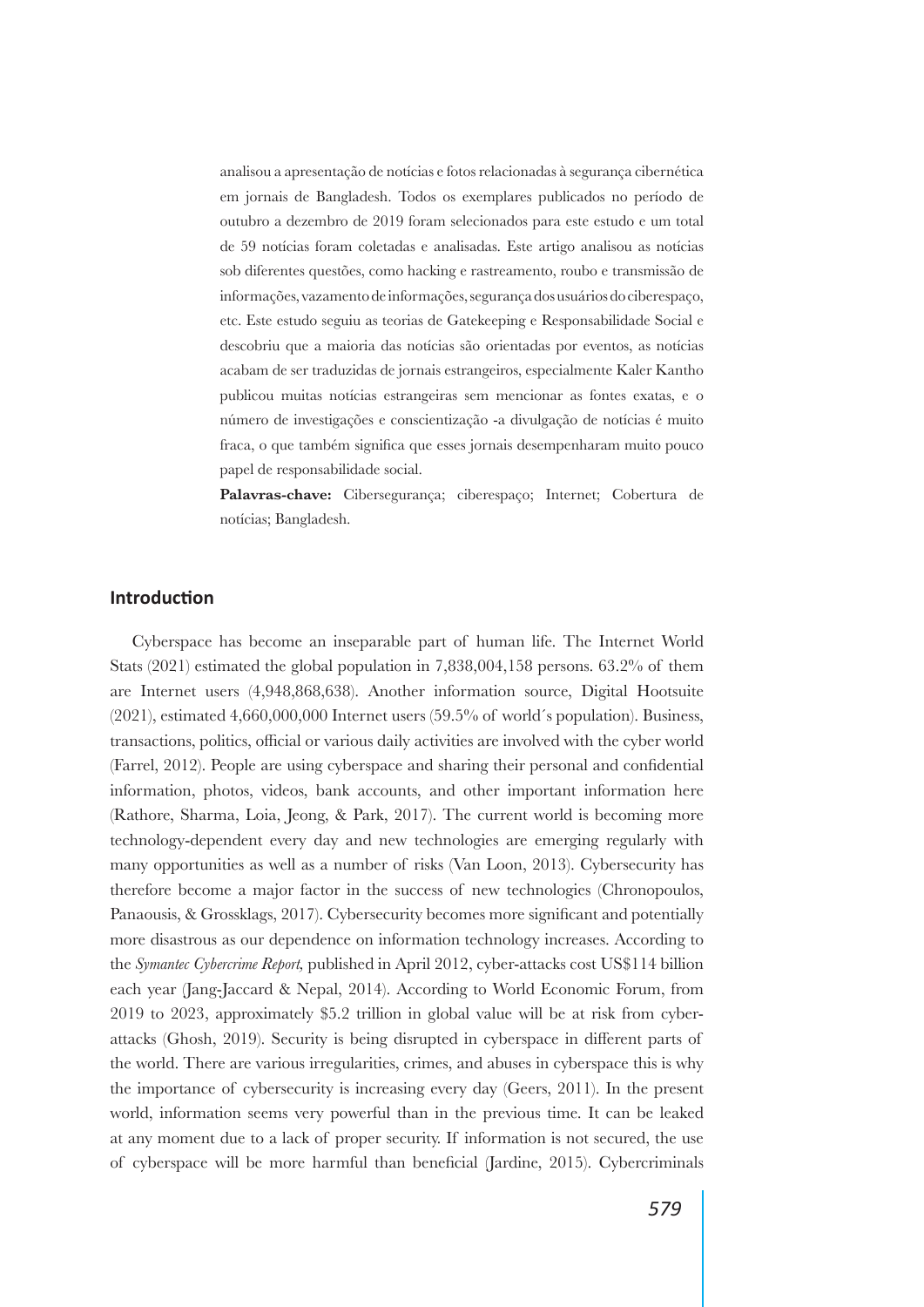commit various crimes by exploiting various weaknesses and flaws in cyberspace (Guinchard, 2011). As a result, users face various kinds of problems and sufferings. Ensuring cybersecurity is crucial to every user so that they can use this without fear, and can use this space for various good and productive purposes. There is a lot of work being done around the world to improve cybersecurity. To ensure cybersecurity, users need awareness along with the development of technology (De Bruijn & Jenssen, 2017). The media can play an important role to enhance cybersecurity by covering cyber issues properly and with social responsibility. This article presents the kind of news coverage on cybersecurity in Bangladeshi media.

## **Cybersecurity**

The Internet world is known as the cyber world and here security issues are known as cybersecurity. According to Edward Amoroso, cybersecurity is related to reduce the risk of malicious attacks to software, computers and networks. This includes tools used to detect break-ins, stop viruses, block malicious access, enforce authentication, enable encrypted communications, and many other things (Amoroso, 2006). Cybersecurity makes sure protection of the network and data systems from unauthorized individuals and gives developed information protection and the sustainability of any management and it also makes sure confidentiality in an organization (Kshetri, 2017).

Cybersecurity refers to the protection against various viruses, hacking and information theft, and distortion. With the growth of activities in the cyber world, the concept 'cybersecurity' also became a burning issue worldwide. All of the arrangements and prevention measures for securing information in the cyber world are included in cybersecurity. There are lots of threatening issues regarding cybersecurity: adware, virus, ransomware, backdoor, key logger, route kit, spyware, Trojan horse, warm, fishing, hacking, and various new apps and methods. Cybersecurity researchers defined this as "the organization and collection of resources, processes, and structures used to protect cyberspace and cyberspace-enabled systems from occurrences that misalign de jure from de facto property rights" (Craigen, Diakun-Thibault, & Purse, 2014, p. 17).

Many scholars explained the aspects of cybersecurity. "Cybersecurity consists largely of defensive methods used to detect, and thwart would-be intruders" (Kemmerer, 2003, p. 03). Newspapers should disclose all issues regarding cybersecurity so that their users can keep themselves safe from cybercriminals. Cybersecurity entails the safeguarding of computer networks and the information they contain from penetration and from malicious damage or disruption (Lewis, 2006). As the cyber world is going ahead globally so the need for cybersecurity is increasing continuously.

## **Cybersecurity in Bangladesh**

Bangladesh Telecommunication Regulatory Commission (BTRC) says the number of Internet users in the country is 103.476 million (FE Online Report, 2020) which is a very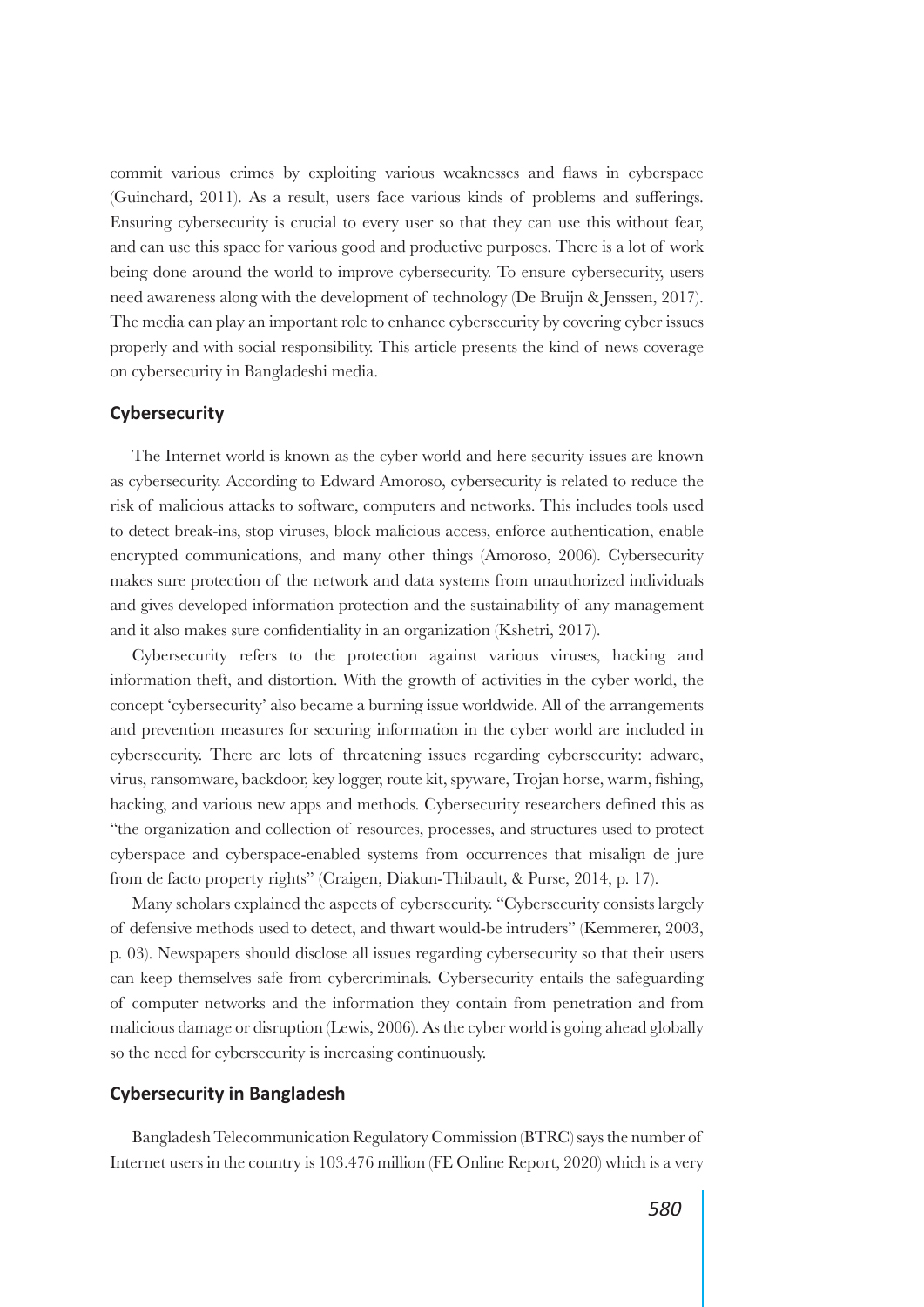significant portion of its total people. According to *Data Portal*, the number of Internet, mobile, laptop, computer, and camera users is increasing in Bangladesh (Simon, 2020). Lots of business activities are going on by using virtual platforms. People use different social media and every moment they share different information and content. Like the other countries of the world, in Bangladesh, cyberspace is also part of humans' daily life and entertainment. But it is an issue of concern that the cyberspace of Bangladesh is not as secure as other countries. Bangladesh is at risk of cyber-crimes that threaten the national security of the country (Nabi & Islam, 2014). The Government also treats cybersecurity with very much importance.

## **Cybersecurity and Bangladeshi Media**

The present age is called the age of information and communication technology (ICT), as the ICTs have a significant impact on almost all activities around the world and Bangladesh is not out of this. Now covering the issues regarding ICT is very crucial for mass media where cybersecurity occupied a big space. And according to Schwab (2017), we are moving fast to another age called Fourth Industrial Revolution.

Getting information regularly about cybersecurity is very substantial for its users. In this case, mass media can play a vital role to keep people updated accurately with social responsibility on cybersecurity issues. Most of the media in Bangladesh publish a page on cyber issues regularly, sometimes cybersecurity issues appeared on the front page. According to Government, Bangladesh has 44 Television channels, hundreds of daily newspapers, and thousands of online media (Kamruzzaman, 2020). Mass media has a crucial social responsibility to publish investigative, interpretative, and advocacy content regarding cybersecurity (Hanitzsch, 2007). If all media in Bangladesh reports on cybersecurity regularly, it can have a positive impact on ensuring cybersecurity.

## **Materials & Methods**

This study is conducted in a mixed-mode method. Qualitative explanations of quantitative data have been explained in the study. The study is conducted through content analysis which is a well-established research method. This method is very popular in mass communication research. In addition to mass communication, the method is used for research in other branches of knowledge. The Content Analysis method is the process of selecting content and reading or finding it. After reading and systematically measuring the economic news of the newspaper, they have been analyzed (Neuendorf, 2017). There are two parts to the content analysis method such as Quantitative content analysis method and the Qualitative content analysis method. This study will use both quantitative and qualitative methods of content analysis. Content analysis is a research technique for making replicable and valid interferences from data to their context (Krippendorf, 1980). Content analysis can be both quantitative, focused on counting and measuring, and qualitative, focused on interpreting and understanding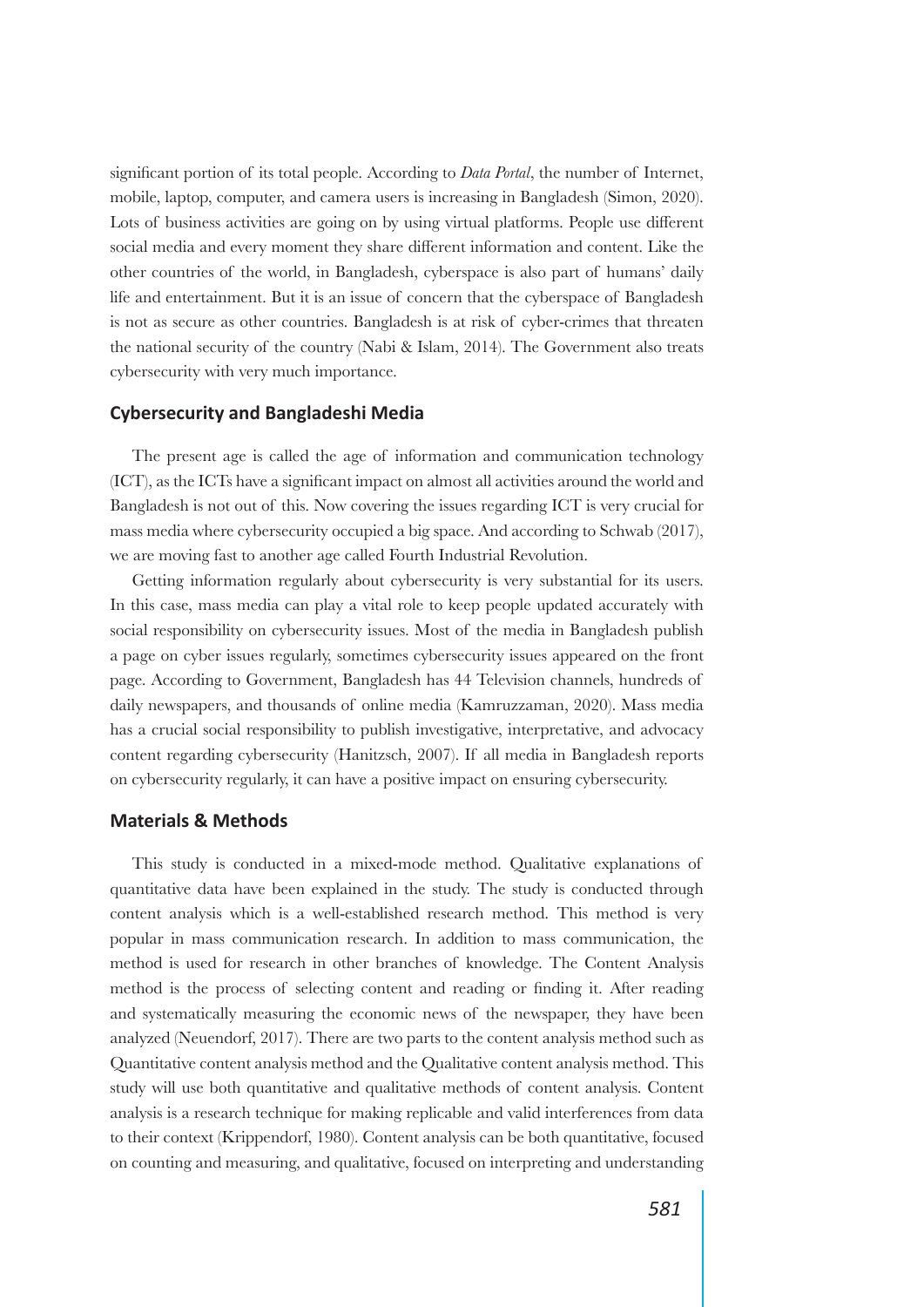which categorize or code words, themes, and concepts within the texts and then analyze the results (Hsieh & Shannon, 2005).

Not only counting and measuring of this method but also interpreting and understanding the content will be focused in this article. This study has selected two newspapers *The Prothom Alo* and *The Kaler Kantho*. *Prothom Alo* is the highest circulated newspaper and Kaler Kantho is 2nd highest newspaper in Bangladesh. Newspapers published from October 01 to December 31, 2020, are selected as sample size. Total 59 news items in number have been found relating to cybersecurity and these were analyzed. In this study, the issue of cybersecurity has been analyzed under the categories like "virus attacking", "hacking", "tracking financial transactions", etc. News sources, presenting the pictures and placement of news items have also been analyzed here.

## **Theoretical Framework**

Gatekeeping and Social responsibility theories have been applied to analyze data in this study.

# **Gatekeeping Theory**

The news and photographs published by the selected newspapers have been analyzed according to the Gatekeeping theory. "Gatekeeping is the process of culling and crafting countless bits of information into the limited number of messages that reach people each day, and it is the center of the media's role in modern public life" (Shoemaker & Vos, 2009, p. 01).

In this study, we have tried to explore which issues regarding cybersecurity the news is getting preferences, how much investigative, interpretative, or advocacy news are published by these newspapers, from which foreign sources news items are collected, how much investigative news is published. The gatekeeping concept means the process of selecting news items for publishing, so this study mostly involves this theoretical concept. The Gatekeeping theory is suitable to analyze the issues mentioned above. Erzikova (2018) tells "Essentially, gatekeeping is judgment or decision making about what information should be gathered, evaluated, and ultimately shared" (p.01). Shoemaker and Vos also uphold, "This process determines not only which information is selected, but also what the content and nature of messages, such as news, will be" (Shoemaker & Vos, 2009, p.01).

# **Social Responsibility Theory**

The role and responsibilities of the media in cybersecurity have been analyzed by Social Responsibility Theory. The media has a significant relationship with individuals, societies, states, and the international system (Calhoun, 1988). People have a lot of faith and dependence on media and journalists. So the media also have a lot of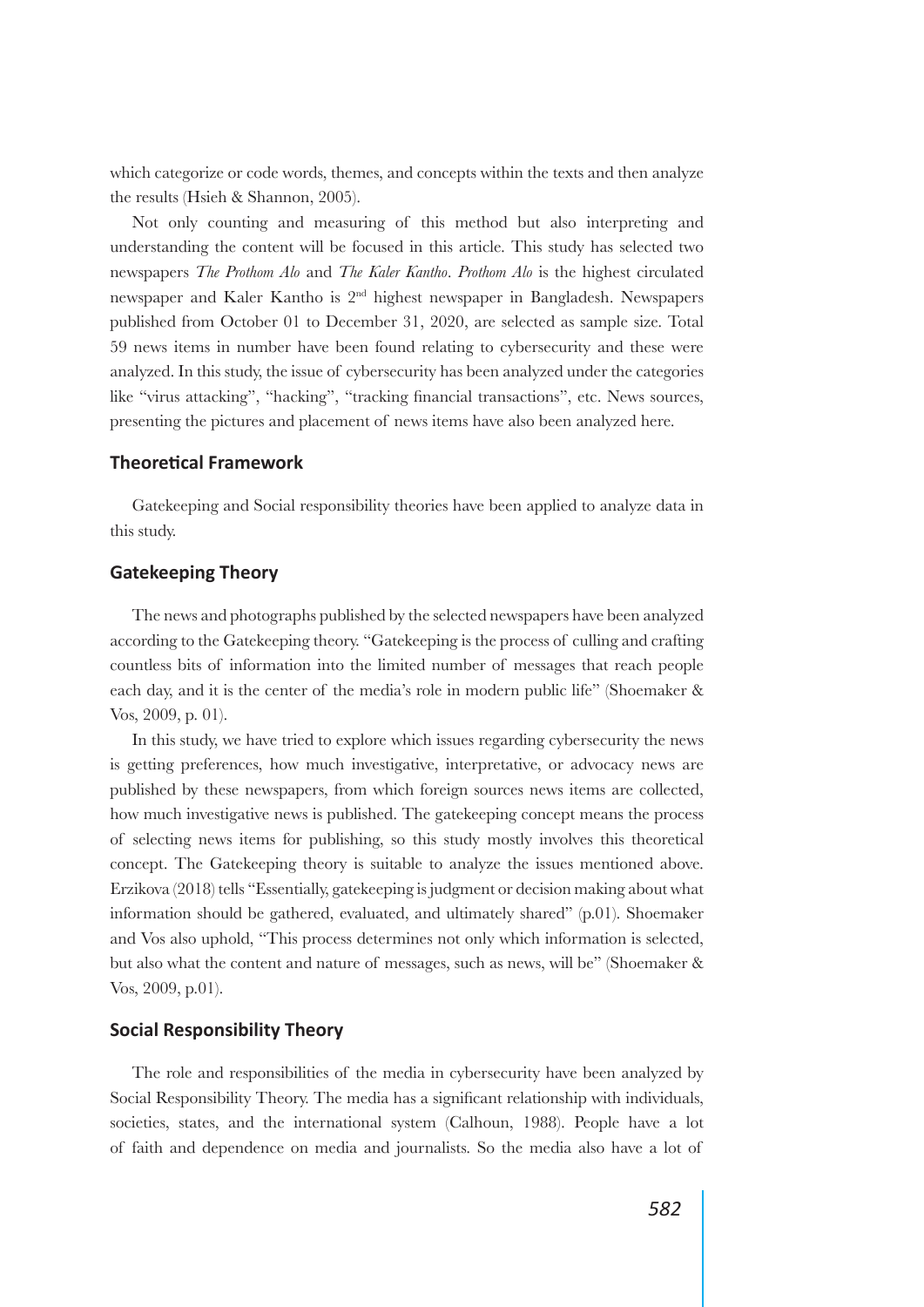responsibility on the people (Christians, Glasser, McQuail, Nordenstreng, & White, 2010). Communication researchers provide the theory of social responsibility focusing on the responsibilities and behavior of the media and journalists. The essence of Social Responsibility Theory is that the media will monitor the various institutions of society and publish objective and accurate news. The media will be responsible for producing and publishing news. According to Social Responsibility Theory, the media will assume certain responsibilities and obligations of society and will strive to fulfill them (McQuail, 1987).

According to this theory, this paper has been analyzed the issues: which types of news these media reported on cybersecurity to make the public aware, how much importance was given to the news coverage, and how much responsibility was played by the selected newspapers. It also analyzed whether the media is fulfilling its responsibility with credible information to make people aware of cybersecurity.

## **Results**

## **Prime Issues of News Coverage**

A Total 59 number of news have been published on cybersecurity in the selected two newspapers during the selected timeframe. This study identified the news items based on news issues. The study found that most of the news is on hacking and tracking, stealing and passing information, information leaking, security of cyberspace users, an initiative by the government and social media platforms to regarding cyberspace, etc.

| <b>Issues</b>                                               | <b>Prothom Alo</b> | Kaler Kantho | Total |
|-------------------------------------------------------------|--------------------|--------------|-------|
| <b>Hacking and Tracking</b>                                 | 04                 | 06           | 10    |
| Stealing and Passing Information                            | 00                 | 09           | 09    |
| Information Leaking                                         | 04                 | 02           | 06    |
| Security of Cyberspace Users                                | 05                 | 05           | 10    |
| Law and Government Initiatives Regarding Cyber Spaces       | 10                 | 01           | 11    |
| Initiatives by Social Media Platform and Cyber Institutions | 03                 | 01           | 04    |
| Fake Account                                                | 01                 | 01           | 02    |
| <b>Virus Attacking</b>                                      | 00                 | 02           | 02    |
| Identifying Wrong Information                               | 00                 | 02           | 02    |
| E-commerce and Financial Transaction                        | 00                 | 02           | 02    |
| Others                                                      | 01                 | $00 \,$      | 01    |
| Total                                                       | 28                 | 31           | 59    |

#### **Table 01: Prime Issues of News Coverage**

Source: Two selected newspapers (October 01 to December 31, 2020).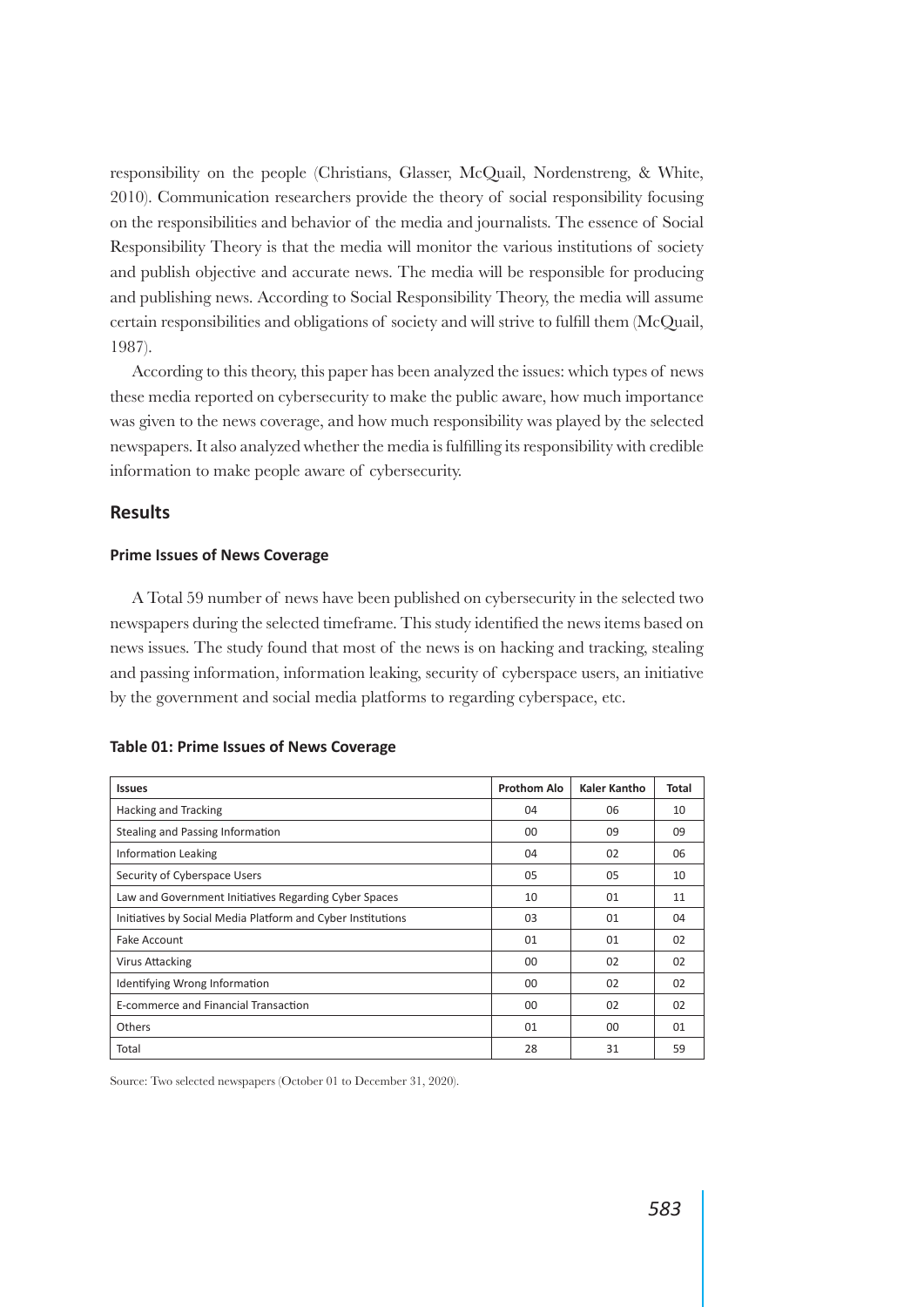#### *Hacking and Tracking*

Total of 10 news items were published on Hacking and Tracking were six items had pictures. *Prothom Alo* published four news items and *Kaler Kantho* published six items. *Prothom Alo* published three news items on hacking and one on track. Out of four news items published by *Prothom Alo* only one is covered from Bangladesh by a staff correspondent and others were collected from foreign news sources. All of these four news items were event-driven and there was no investigative news. One news headline is 'Priyanka's what's app account is hacked: congress' which has become news for prominence.

On the other hand, *Kaler Kantho* published five news items on hacking and one on track. Out of these six news items two were covered by staff reporters and the other four news items were collected. Three of the four collected news had no clear source; just the word 'internet' was mentioned as source. Here three news items were eventdriven, two are advocacy news, and the rest is investigative. But this investigative report also mentioned 'Internet' as its source titled 'I-phone Collects Information Even after Closing Location Tracking'.

#### *Stealing and Passing Information*

Total nine news items were published on stealing and passing information. *Prothom Alo* didn't publish any news item on this issue whether *Kaler Kantho* published all nine news items. Total five news items were published with pictures.

*Kaler Kantho* published its news items on the '*Tech Protidin'* page, and all are also collected from abroad, in eight news items it mentioned 'Internet' as the source and in only one case it mentioned the source 'BBC'. Out of a total of nine news items of *Kaler Kantho,* two items were related to each platform Twitter and Facebook, and one on each Instagram, Chrome Browser, TV streaming device, Smart car and I-phone. Three news items here explored the event of stealing and passing information for the first, three news were published by finding the gap from which information stealing can occur, two news were published on how to stop stealing and passing information, rest one news item was on the issue of increasing users after stealing information.

## *Information Leaking*

Total six news items were published on information leaking. *Kaler Kantho* published two news items on this issue and Prothom *Alo* published four news items. Out of those six news items, only one had a picture that was published in *Prothom Alo. Kaler Kantho* has published one investigative news item titled 'Gamester is not anyone new' which was covered by its internal reporter, it was published on the sports page as it is regarding sports issues. Another item of *Kaler Kantho* was event-driven titled 'Workers information of cybersecurity institution leaked in online'.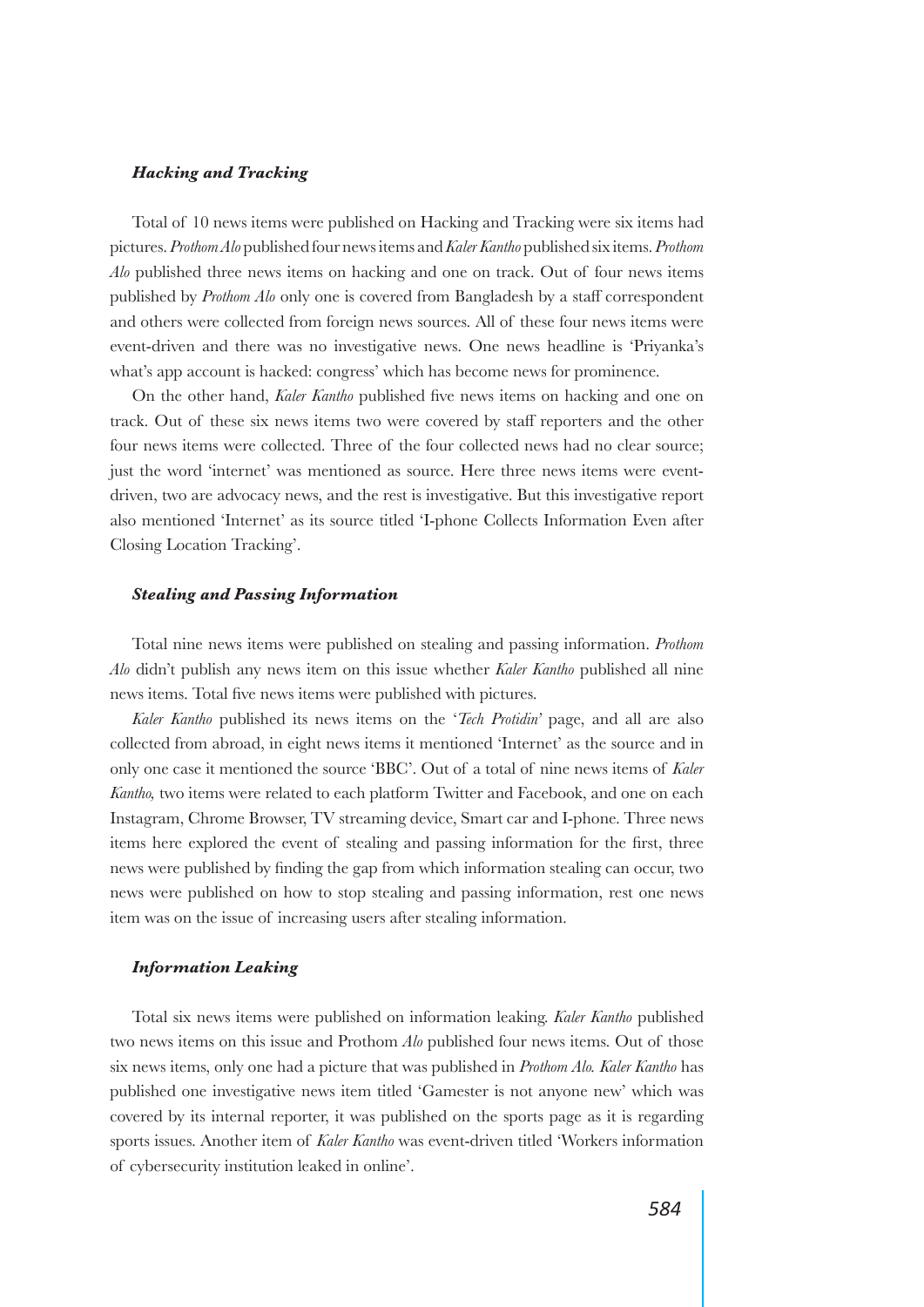Out of four news items of *Prothom Alo* one was covered by a special reporter titled 'Trump wants to meet the officer who leaked information' and other news story was collected from foreign news sources. Out of those four news items, two were published on the international page, and another two were published on the '*Tech Barta'* page. Out of the news items of *Prothom Alo,* one was about the information leakage of Facebook users, one was on Twitter users, one was on both Facebook and Twitter users, and the last one was on the leakage of talking over phone.

## *Security of Cyber Space Users*

A total of 10 news items were published on the security of cyberspace users. Five items were published by *Kaler Kantho* and the other five were published by *Prothom Alo*. Total five news items had pictures. Out of the five news items of *Kaler Kantho* three had pictures, and all of the news was published in the '*Tech Barta*' page. Three news items were event driven and two were advocacy news. The advocacy news was titled 'Advice for keeping ID secured following proper steps', and 'How to delete google account permanently'. Another three news items were event-driven regarding the activities of different apps which will work to keep secure the cyberspace users.

Out of total of five news items of *Prothom Alo* three were advocacy news, one was event-driven and the rest was interpretative titled 'Face identifying technologies are getting more acceptance in the airports'. All of the news items were published on the '*Tech Barta'* page and two news items had pictures. One news item was covered by its own correspondent and the other four were collected from foreign news agency where two were from Tech Crunch Senate.

## *Law and Government Initiatives Regarding Cyber Spaces*

In this section, we identified the news regarding the steps taken by the government. Any announcement, action, or laws by the government regarding cyberspace was selected here. Total 11 news items were found on this issue. Only one news item was published by *Kaler Kantho* and the other 10 news items were published by *Prothom Alo.* The only news published by *Kaler Kantho* was on closing the false and porn sites by the government. This report was made by the statement of telecommunication minister which was covered by staff reporter. Ten news items were published by *Prothom Alo* where five news items were published on the '*Tech Barta'* page, three on The International page, and two in other pages. Five were event-driven, three were interpretative, and the rests two were investigative.

#### *Initiatives by Social Media Platform and Cyber Institutions*

Different social media platforms and cyber institutions were taking steps to protect cyberspace users. Such steps were also covered in the newspaper within the selected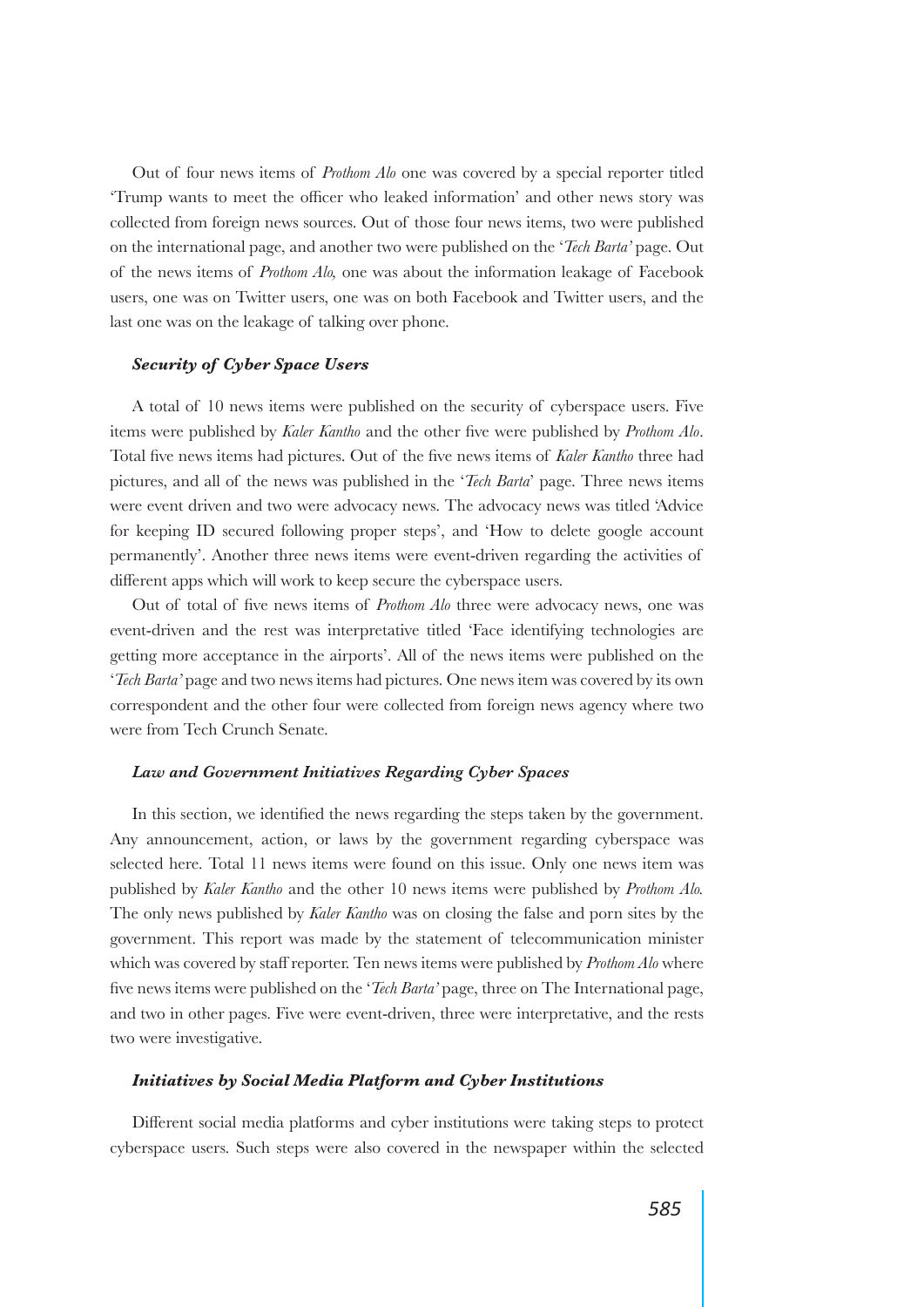days for this study. A total of four news items were found regarding such steps. Three news items were published by *Prothom Alo* and another one was published by *Kaler Kantho.* Out of three news of *Prothom Alo,* two were with a competition arranged by Kaspersky and another one was with the steps by Facebook authority. One news item was covered by own correspondent and another one was collected from *Voice of America.* There has one news item where no news source was mentioned. On the other hand, *Kaler Kantho* published one news item with pictures which was titled 'Need to prove age for creating Instagram account'. All of these four news items published by two newspapers were event-driven.

#### *Fake Account*

There have lots of fake accounts in cyberspace, which were very risky for ensuring cybersecurity. *Prothom Alo* and *Kaler Kantho* each newspaper published one news item on this issue. *Prothom Alo* published its news on the International page and *Kaler Kantho* published on the 'Tech Protidin' page. *Prothom Alo* mentioned the source 'Guardian' but *Kaler Kantho* mentioned only the word 'Internet' which doesn't mean the exact news source. The news published by *Prothom Alo* was interpretative titled 'Cyberwar in Russia for intervention in USA election'. On the other hand news item of *Kaler Kantho* was an event driven titled 'Facebook deleted 540 Crore fake account'.

#### *Virus Attacking*

Virus attacking was another threat for ensuring cybersecurity. Only *Kaler Kantho* published two news items on this issue where no item had the picture. Both of these news items have published on the '*Tech Protidin'* page. There has no news source mentioned in both news items; this newspaper just mentioned the word 'internet' as the news source. Both news items published by *Kaler Kantho* were event-driven.

## *Identifying Wrong Information*

Wrong information was found often in cyberspace. *Kaler Kantho* published two news items regarding this wrong information but *Prothom Alo* didn't publish any news on this. *Kaler Kantho* published two news items on the same event on different days. Both of the news items were event driven and published on the '*Tech Protidin'* page. In one news item, the source was mentioned as Mashbal and in another news item the source was mentioned as 'internet'. But it is significant that both of the news items were published with pictures.

## *E-commerce and Financial Transaction*

Two news items also were found on e-commerce and financial transaction. One item was on e-commerce and another on financial transactions. One was published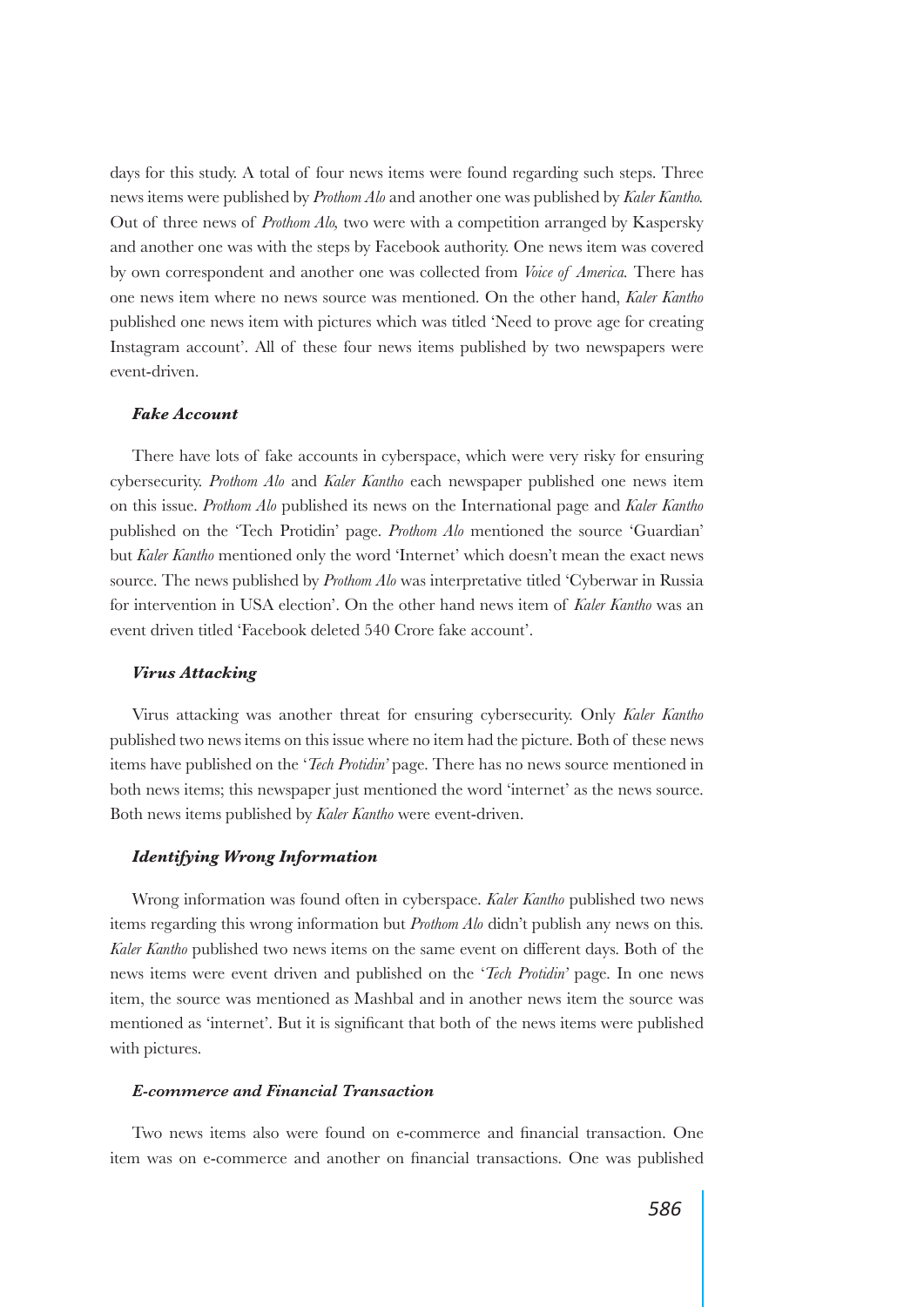on the front page in an interpretative news item and another one was published on the 'Tech World' page which was an investigative news item. Only the investigative one had a picture where the news was on hijacking thousands core by women using online financial transactions. It seems very good that both of the news items were covered by its staff correspondent.

## *Others*

*Prothom Alo* also published an interpretative news item with a picture titled 'Promotes militancy using Tiktok'. This news item was collected from BBC and published on the '*Techbarta'* page though the newspaper could publish it on the general page as it was more relevant to the general issue.

## **News Sources**

Total 11 news sources were used for collecting news in our selected days and 14 news items was covered by staff and special correspondents of these newspapers. Foreign newspapers and news organizations like *BBC, Guardian, AFP,* and *Tech Crunch Senate* were the prime sources for news for *Prothom Alo. Kaler Kantho* collected news from *BBC, Mashbal, Daily Mail*, and *The Next Web.* But a huge number of news items has been published by *Kaler Kantho* just mentioned the word 'Internet' as the source, which doesn't mean any source exactly. No source was mentioned by one news item from each *Prothom Alo* and *Kaler Kantho.*

| News Source Name           | Prothom Alo | Kaler Kantho | Total |
|----------------------------|-------------|--------------|-------|
| <b>Staff Correspondent</b> | 05          | 08           | 13    |
| Special Correspondent      | 01          |              | 01    |
| <b>BBC</b>                 | 05          | 01           | 06    |
| Guardian                   | 04          |              | 04    |
| AFP                        | 03          |              | 03    |
| <b>Tech Crunch Senate</b>  | 03          |              | 03    |
| Voice of America           | 02          |              | 02    |
| <b>NDTV</b>                | 02          |              | 02    |
| Mashbal                    |             | 01           | 01    |
| Daily Mail                 |             | 01           | 01    |
| The Next Web               |             | 01           | 01    |
| The Verge                  | 01          |              | 01    |
| Simple Flying              | 01          |              | 01    |
| Internet                   |             | 18           | 18    |
| No Source                  | 01          | 01           | 02    |
| Total                      | 28          | 31           | 59    |

# **Table 02: News Sources**

Source: Two selected newspapers (October 01 to December 31, 2020)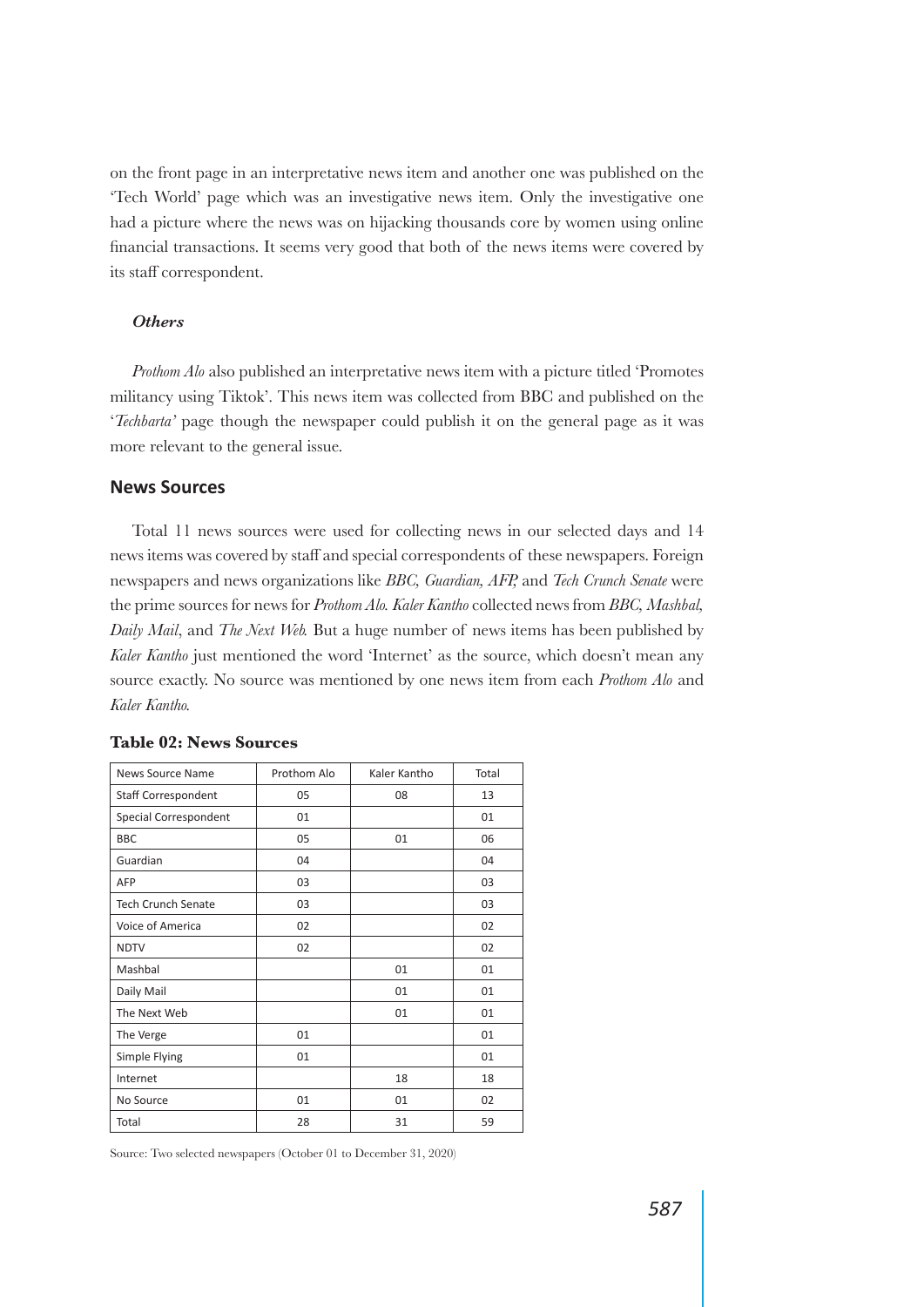# **Presenting the Picture**

Pictures were published with 29 news items which were 49% out of total news items. *Prothom Alo* published picture with 39% news items where *Kaler Kantho* published with 58% news items. These pictures seem very helpful to the audience to understand the issues as it was cyber regarding more technical news items.

|  | Table 03: Presenting the Picture |  |  |
|--|----------------------------------|--|--|
|  |                                  |  |  |

**Table 03: Presenting the Picture**

| News Items/Newspaper        | Prothom Alo | Kaler Kantho | Total |
|-----------------------------|-------------|--------------|-------|
| News Items with Pictures    |             | 18           | 29    |
| News Items without Pictures |             | 13           | 30    |
| Total No. of News Items     | 28          |              | 59    |

Source: Two selected newspapers (October 01 to December 31, 2020)

# **Placement of News**

News placement found diversified in *Kaler Kantho* which published its cybersecurity news items in six segments whether *Prothom Alo* in three segments. Though *Kaler Kantho* published its news on diverse pages most of the news was published on the *Tech Protidin* page which was 77% of its total news items. It was significant that *Kaler Kantho* published two opinions on cybersecurity whether *Prothom Alo* didn't publish any item on this. On the other hand, in the case of *Prothom Alo* it published seven news items on the International page.

**Table 04: Placement of News**

| Kaler Kantho                   | Prothom Alo       |
|--------------------------------|-------------------|
| Tech Protidin: 24              | Tech Barta: 19    |
| DesheDeshe (International): 01 | International: 07 |
| First Page: 01                 | First Page: 02    |
| Opinion: 02                    |                   |
| Tech World: 02                 |                   |
| Sports: 01                     |                   |

Source: Two selected newspapers (October 01 to December 31, 2020)

# **Findings**

## **Awareness Raising News in Very Poor Number**

A Very poor amount of news has been found on awareness issues. Now-a-days most people are engaged with cyberspace. Enormous official activities and documentation are carried out in cyberspace. So it is very important to make the people and offices aware of security. The media should play its social responsibility role to raise awareness on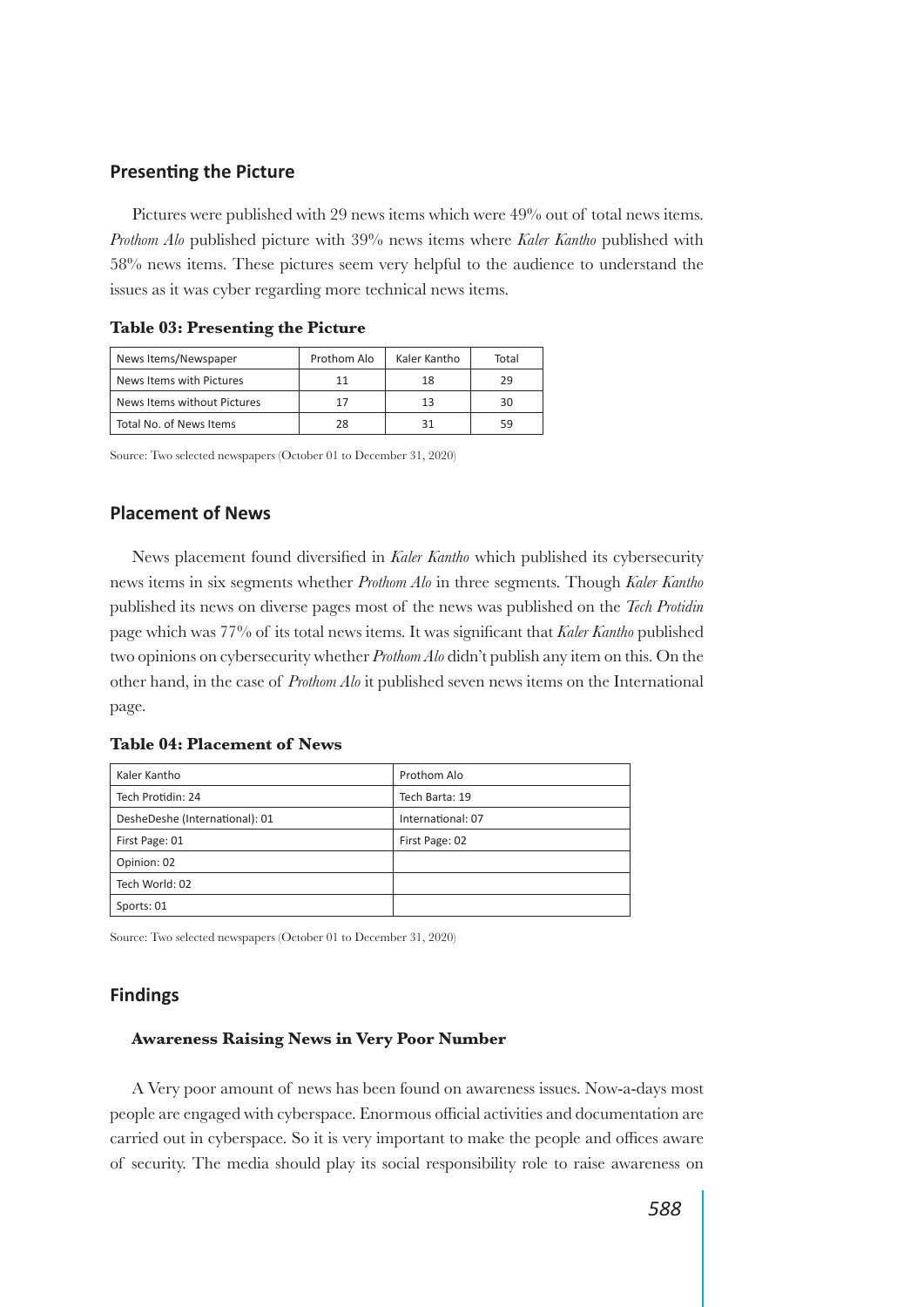this. This study found only nine awareness-raising news items by these two newspapers where *Prothom Alo* published three news items and *Kaler Kantho* published six news items. Though advocacy news is very poor in the overall context, it seems good that *Kaler Kantho* published twice the news items comparatively to *Prothom Alo* on this.

| News Types           | Prothom Alo | Kaler Kantho | Total |
|----------------------|-------------|--------------|-------|
| Event Driven         | 17          | 20           | 37    |
| Interpretative       | n           |              |       |
| Investigative        |             |              |       |
| <b>Advocacy News</b> |             |              |       |
| Total                | 28          |              | 59    |

**Table 05: Types of News**

Source: Two selected newspapers (October 01 to December 31, 2020)

## *Kaler Kantho***: No Exact Sources Mentioned**

*Kaler Kantho* published a total of 23 news items by collecting from the foreign newspaper or news agencies. But it is noticeable that in the case of 18 news items it just mentioned 'Internet' as the news source. This means that this newspaper does not follow the journalism standard appropriately. Both newspapers also didn't mention any sources for one case.

## *The News was Just Translated from Foreign Newspaper*

Most of the news is collected from foreign newspapers or news agencies and just translated here. This also means that these newspapers don't give proper importance to cybersecurity news. Out of total cybersecurity news items, only 24% of news items are covered by staff or special correspondents of these newspapers. The proportion is around the same for these two newspapers.

#### **Very Poor Number of Investigative News**

Only a few Investigative news was found in this study. Though there has a lot of scopes to publish investigative news on cybersecurity. In most cases, the practices of newspapers press-release journalism. Steps and statements from different offices were just published by the newspaper. There have lots of issues to investigate regarding cybersecurity like; hacking and tracking, information leaking, and user's security. Only five investigative news items were published.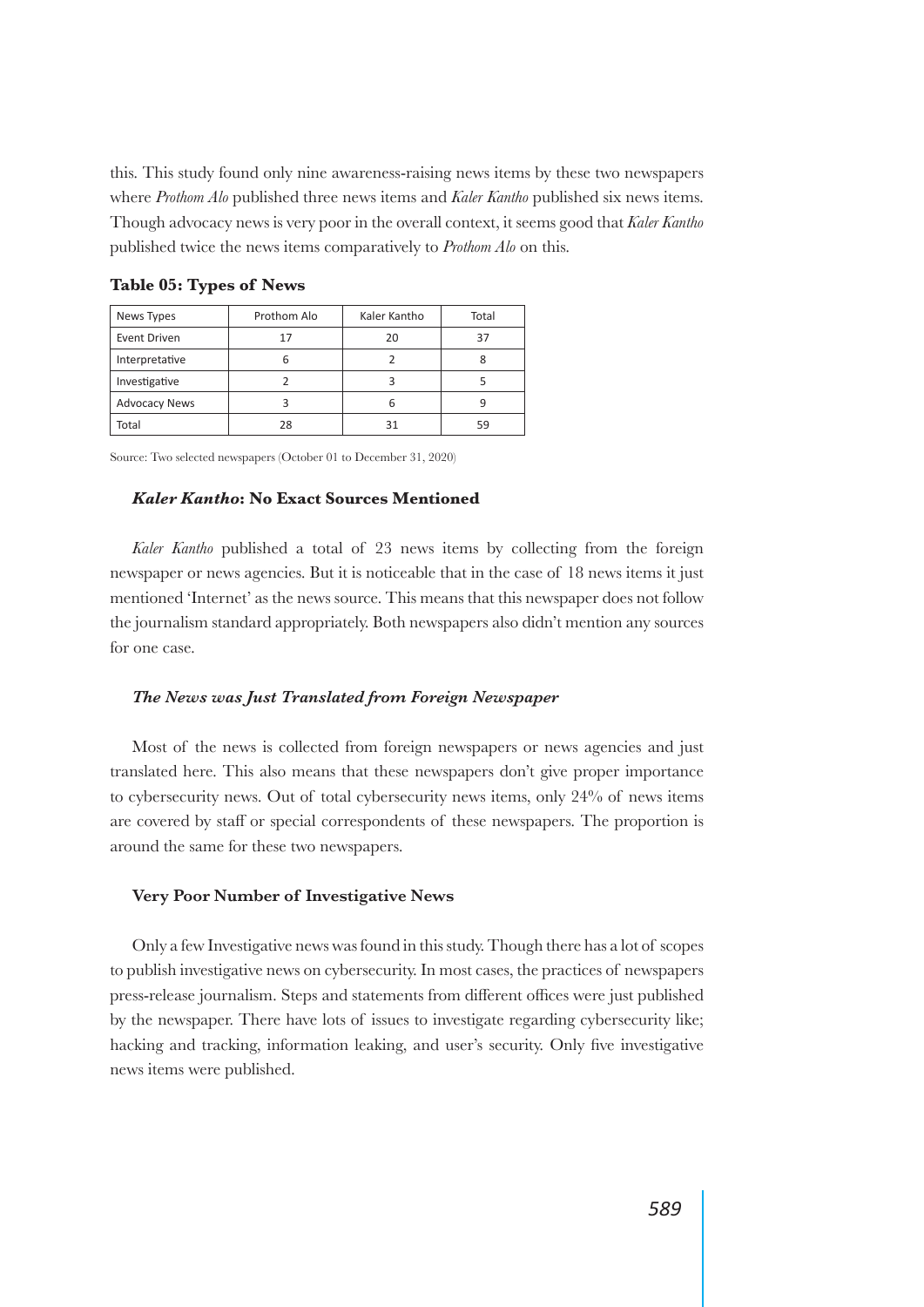#### **Most of the News is Event-Driven**

Most of the news was published after happening the event. Total 37 news items were event-driven out of 59 news items. *Prothom Alo* and *Kaler Kantho* both published approximately the same percentage of news items. *Prothom Alo* published 61% eventdriven news whether *Kaler Kantho* published 65%. This percentage means that no newspaper gives much importance to cybersecurity news this is why they had a very poor number of interpretative, investigative, and advocacy news. Most of the spaces in cybersecurity pages were occupied by event-driven news items.

## **Conclusion**

These newspapers had special pages for publishing cybersecurity-related news stories, and obviously cybersecurity based news stories were also published in a good number, but it is a matter of dissatisfaction that quality news stories found in very poor numbers. Most of the news stories were event driven news items, very less number were investigative, interpretative, and advocacy news items. A high number of the news was collected from foreign newspapers and news agencies which also had no relevance to its prime readers who are Bangladeshi people. On the other hand, *Kaler Kantho* published a huge number of news stories where they mentioned the source only the word 'Internet'. The number of presenting pictures with news stories was in very satisfactory number. It would be better if we could analyze the content of pictures that have been published.

# **References**

Amoroso, E. 2006. *Cyber Security*. New Jersey: Silicon Press.

- Calhoun, C. (1988). Populist politics, communications media and large scale societal integration. *Sociological theory*, 219-241. DOI: 10.2307/202117
- Christians, C. G., Glasser, T., McQuail, D., Nordenstreng, K., & White, R. A. (2010). *Normative theories of the media: Journalism in democratic societies*. University of Illinois Press.
- Chronopoulos, M., Panaousis, E., & Grossklags, J. (2017). An options approach to cybersecurity investment. *IEEE Access*, *6*, 12175-12186. DOI:10.1109/ACCESS.2017.2773366.
- Craigen, D., Diakun-Thibault, N., & Purse, R. (2014). Defining Cybersecurity. *Technology Innovation Management Review,* p. 17. October 2014. Retrieved from https://timreview.ca/sites/default/files/ Issue\_PDF/TIMReview\_October2014.pdf
- De Bruijn, H., & Janssen, M. (2017). Building Cybersecurity Awareness: The Need for Evidence-based Framing Strategies. *Government Information Quarterly*. Volume 34. Issue 1. January 2017. Pages 1-7. DOI: https://doi.org/10.1016/j.giq.2017.02.007
- Erzikova, E. (2018). Gatekeeping. *The International Encyclopedia of Strategic Communication*, p. 1. https://doi. org/10.1002/9781119010722.iesc0080
- Farrell, H. (2012). The consequences of the internet for politics. *Annual review of political science*, *15*, 35-52. DOI: 030810-110815
- FE Online Report (2020, August 7). Number of internet users crosses 103 million in Bangladesh. *The Financial Express*. Retrieved from https://thefinancialexpress.com.bd/trade/number-of-internetusers-crosses-103-million-in-bangladesh-1596786757

Geers, K. (2011). *Strategic cyber security*. NATO Cooperative Cyber Defence Centre of Excellence.

- Ghosh, I. (2019). Visualizing the Massive Cost of Cybercrime*. World Economic Forum*. Retrieved from: https://www.weforum.org/agenda/2019/11/cost-cybercrime-cybersecurity
- Guinchard, A. (2011). Between hype and understatement: reassessing cyber risks as a security strategy. *Journal of Strategic Security*, *4*(2), 75-96. DOI: 26463928